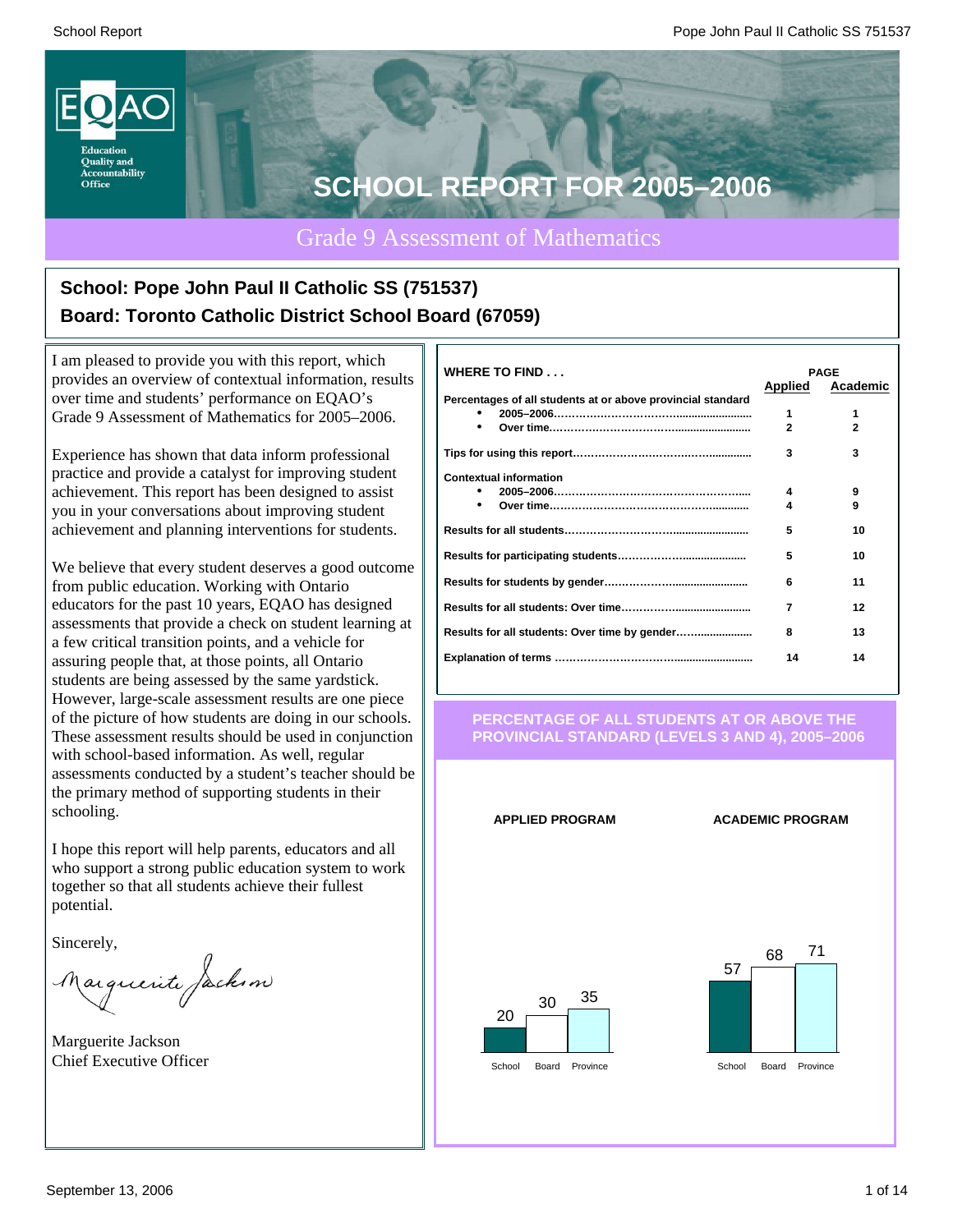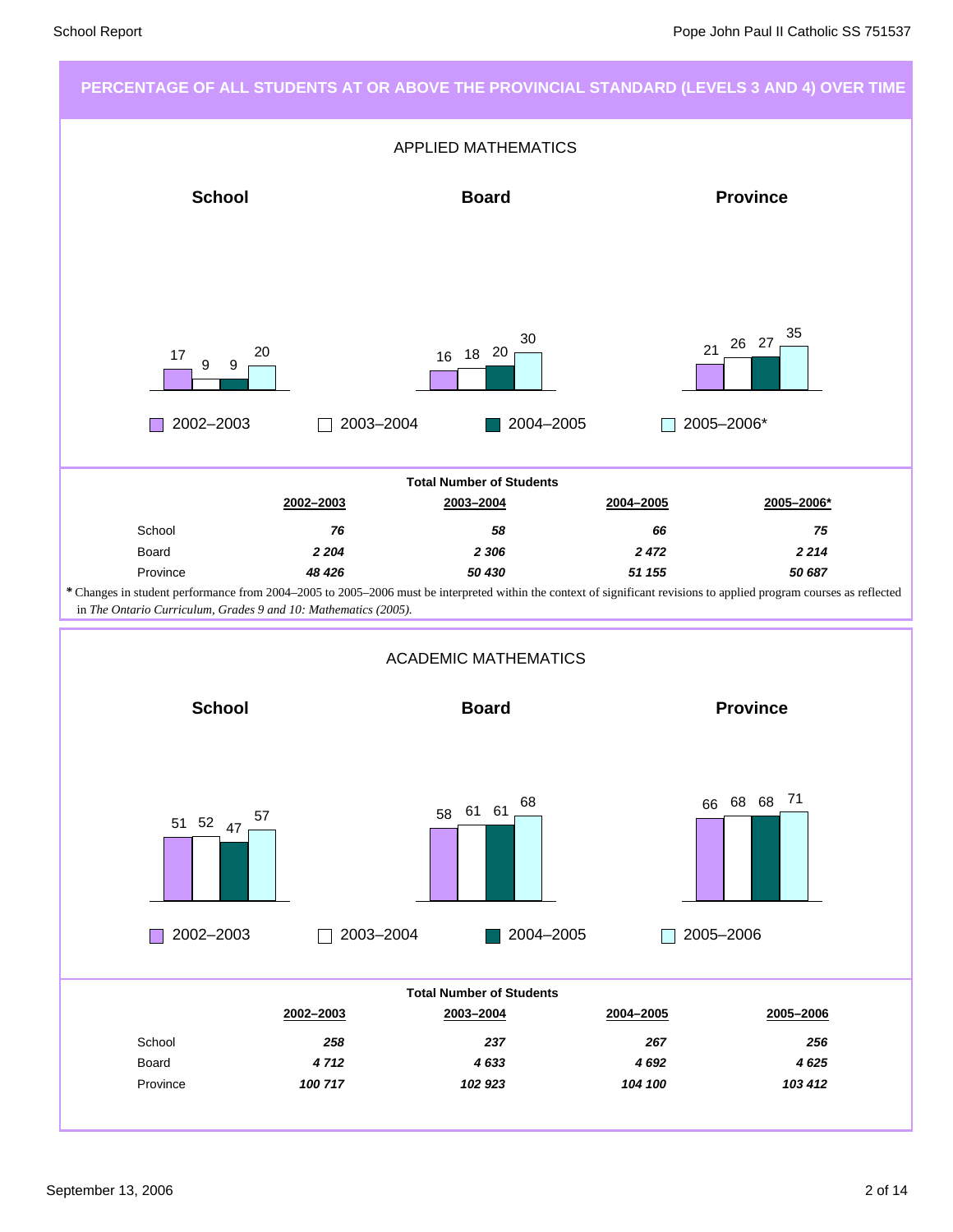### **TIPS**

The applied and academic mathematics programs are different and should be considered separately.

Note: Students in locally developed programs do not participate in these assessments.

#### $\alpha$

Each school or board is unique. To appreciate the distinctive character of a school or board, look at the contextual information to understand the features and characteristics of the community it serves.

### $\alpha$

This assessment captures the performance of students at one point in time each year. Consider the results along with other information about students' achievement in mathematics.

### $\alpha$

Exercise caution when interpreting results for small schools or boards. Results may vary considerably from year to year, and differences may look exaggerated. For example, in a school of 30 students, a difference of 10% represents only three students.

#### $\alpha$

Trends may be difficult to identify or to interpret. This is especially true when groups are small or in schools where there is a high turnover in the student population.

### $C<sub>3</sub>$

EQAO values students' privacy. Results are not reported publicly for schools where fewer than 15 students participated, because it might be possible to identify individual students.

### **WHAT IS IN THIS REPORT?**

This report shows how well students have met curriculum expectations for either the applied or academic mathematics program to the end of Grade 9. Students complete two booklets that allow them to show what they know in mathematics. The assessment is based on *The Ontario Curriculum: Mathematics, Grades 9 and 10.*

#### **This report includes**

- results for this year;
- a comparison of results over the past four years to aid in monitoring improvement and
- $\bullet$  information about the characteristics of the students who participated.

### **Specifically, you will find**

- $\bullet$  summary graphs showing the percentage of students achieving the provincial standard in either applied or academic mathematics;
- detailed tables and graphs showing results for all levels of achievement, participation information and results for gender and
- $\bullet$  an explanation of all terms used in this report.

### **HOW TO USE THIS REPORT**

- Examine the contextual information to understand the similarities and differences between this school, the board and the province; the board and the province. Consider the challenges that any differences might present.
- Examine the school results for applied and academic mathematics.
	- Are these results consistent with what you would expect?
	- · How do the school results compare to the board and province; the board results compare to the province?
	- · How do these results compare over time? Note that changes in student performance from 2004–2005 to 2005–2006 must be interpreted within the context of significant revisions to applied program courses as reflected in *The Ontario Curriculum, Grades 9 and 10: Mathematics (2005).*
- Speak to the school principal or the school council chair about the goals for school improvement related to mathematics.

The Education Quality and Accountability Office is an independent agency that gathers information about student achievement through province-wide assessments. Each year, all Grade 9 students in applied and academic mathematics take part in this assessment across Ontario. Individual results are reported to students and to parents and guardians. School, board and provincial results are released publicly.

Learn more about us at www.eqao.com.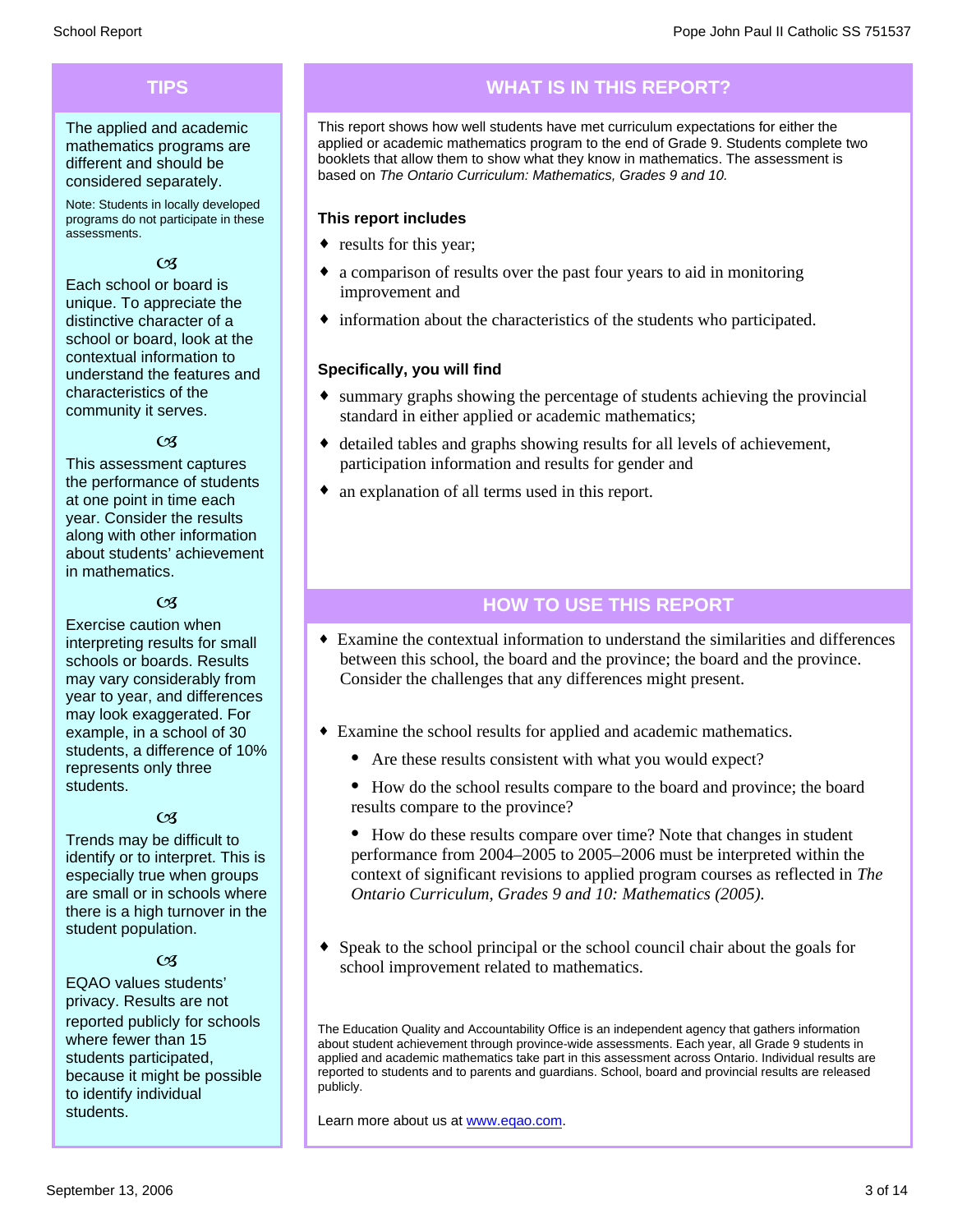## **Contextual Information\*** Grade 9 Applied Mathematics Program, 2005–2006

This information provides a context for interpreting the school's results for this year in relation to those of the board and the province.

| Applied Mathematics Program, 2005-2006           | <b>School</b> | <b>Board</b> | <b>Province</b> |
|--------------------------------------------------|---------------|--------------|-----------------|
| Number of students                               | 75            | 2 2 1 4      | 50 687          |
| Female                                           | 41%           | 45%          | 45%             |
| Male                                             | 59%           | 55%          | 55%             |
| Enrolled in first-semester course                | 28%           | 23%          | 44%             |
| Enrolled in second-semester course               | 72%           | 34%          | 43%             |
| Enrolled in full-year course                     | 0%            | 43%          | 13%             |
| ESL/ELD learners**                               | 0%            | 9%           | 5%              |
| Students with special needs (excluding gifted)** | 53%           | 38%          | 24%             |

This information provides a context for interpreting the school's results over time.

| <b>Applied Mathematics Program, Over Time</b>                | 2002-2003 | 2003-2004          | 2004-2005          | 2005-2006          |
|--------------------------------------------------------------|-----------|--------------------|--------------------|--------------------|
| Number of students                                           | 76        | 58                 | 66                 | 75                 |
| Female                                                       | 34%       | 47%                | 33%                | 41%                |
| Male                                                         | 66%       | 53%                | 61%                | 59%                |
| Enrolled in first-semester course                            | 43%       | 62%                | 30%                | 28%                |
| Enrolled in second-semester course                           | 57%       | 38%                | 70%                | 72%                |
| Enrolled in full-year course                                 | $0\%$     | $0\%$              | $0\%$              | 0%                 |
| ESL/ELD learners**                                           | 1%        | $0\%$ <sup>+</sup> | $0\%$ <sup>+</sup> | $0\%$ <sup>+</sup> |
| Students with special needs (excluding gifted) <sup>**</sup> | 30%       | 36%                | 52%                | 53%                |

\* Contextual information is derived from the Student Data Collection completed by the school. Some data may be missing, because they were not reported by the school.

\*\* See the Explanation of Terms.<br> $\div$  As the definition for the English

As the definition for the English as a second language/English literacy development group changed from "students enrolled in an ESL/ELD program" to "students designated as ESL/ELD learners", the percentage of students in this group may not be comparable with previous years.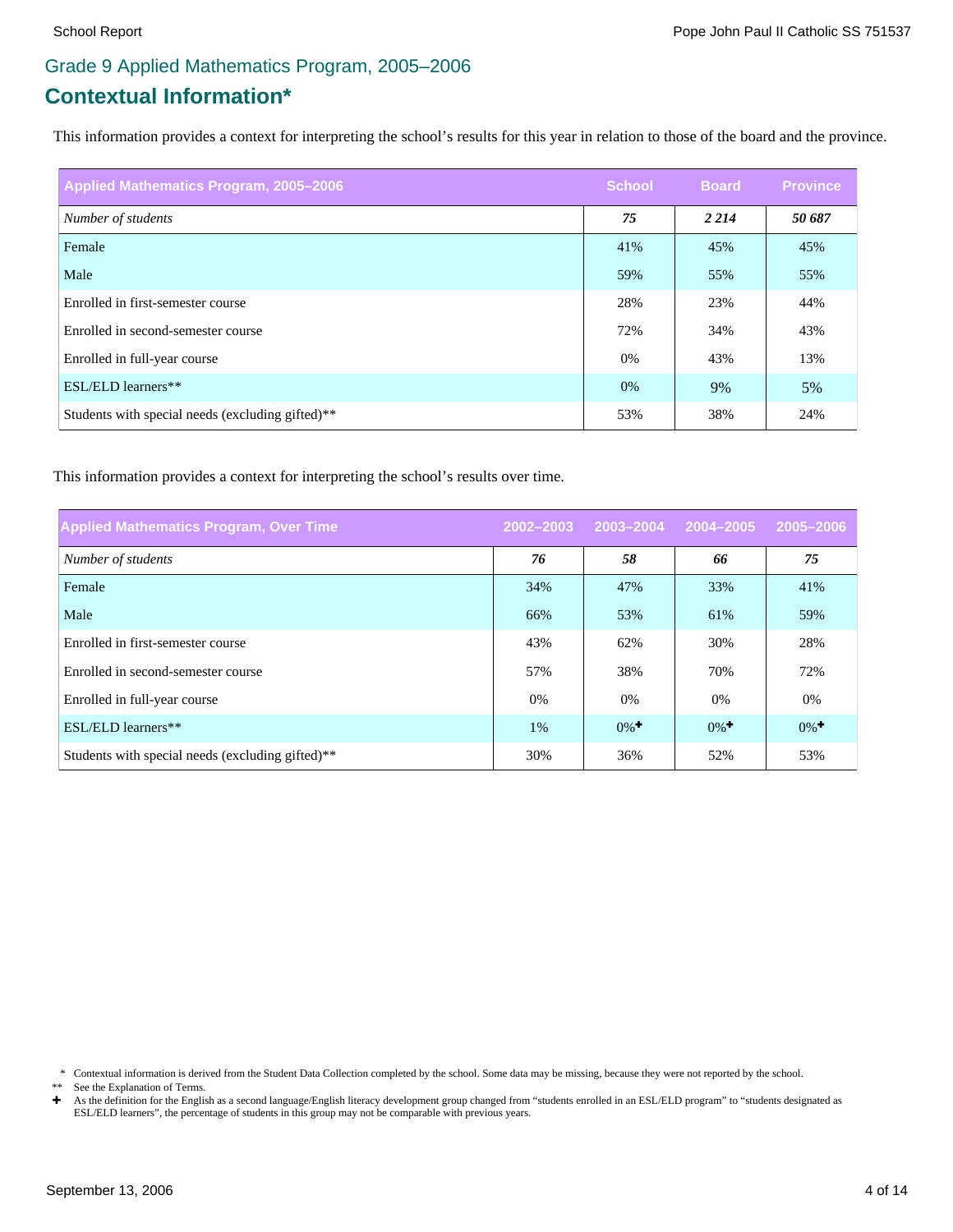### **Results for All Students** Grade 9 Applied Mathematics Program, 2005–2006

| All Students, 2005-2006*                                                 |                     |     |                         |                           | Percentage of All Students in Applied Mathematics                 |  |  |
|--------------------------------------------------------------------------|---------------------|-----|-------------------------|---------------------------|-------------------------------------------------------------------|--|--|
| Number of Students                                                       | <b>School</b><br>75 |     | <b>Board</b><br>2 2 1 4 | <b>Province</b><br>50 687 | Program at All Levels*                                            |  |  |
|                                                                          |                     | %   | %                       | $\%$                      |                                                                   |  |  |
| Level 4                                                                  | 2                   | 3%  | 4%                      | 5%                        |                                                                   |  |  |
| Level 3                                                                  | 13                  | 17% | 27%                     | 31%                       |                                                                   |  |  |
| Level 2                                                                  | 32                  | 43% | 34%                     | 34%                       |                                                                   |  |  |
| Level 1                                                                  | <i>10</i>           | 13% | 15%                     | 14%                       | 43<br>34<br>-34                                                   |  |  |
| <b>Below Level 1</b>                                                     | <i>10</i>           | 13% | 9%                      | 7%                        | 31<br>27                                                          |  |  |
| Participating<br><b>Students</b>                                         | 67                  | 89% | 89%                     | 90%                       | 17<br>15<br>14<br>13<br>13<br>9<br>$\overline{ }$<br>-5<br>4<br>3 |  |  |
| No Data                                                                  |                     | 3%  | 8%                      | 8%                        |                                                                   |  |  |
| Exempt                                                                   |                     | 8%  | 4%                      | 2%                        | Below L1<br>Level 2<br>Level 3<br>Level 4<br>Level 1              |  |  |
| <b>At or Above</b><br><b>Provincial Standard</b><br>(Levels 3 and 4) $†$ |                     | 20% | 30%                     | 35%                       | School<br>Board<br>Province                                       |  |  |

# **Results for Participating Students (excludes "no data" and "exempt" categories)**

| <b>Participating Students,</b><br>2005-2006**                                            |                |               |                      |                           |  |  |  |
|------------------------------------------------------------------------------------------|----------------|---------------|----------------------|---------------------------|--|--|--|
| <b>School</b><br><b>Number of Students</b><br>67                                         |                |               | <b>Board</b><br>1963 | <b>Province</b><br>45 854 |  |  |  |
|                                                                                          | #              | $\frac{0}{0}$ | $\frac{0}{0}$        | $\%$                      |  |  |  |
| Level 4                                                                                  | $\overline{c}$ | 3%            | 4%                   | 5%                        |  |  |  |
| Level 3                                                                                  | 13             | 19%           | 30%                  | 34%                       |  |  |  |
| Level 2                                                                                  | 32             | 48%           | 38%                  | 38%                       |  |  |  |
| Level 1                                                                                  | 10             | 15%           | 17%                  | 15%                       |  |  |  |
| <b>Below Level 1</b>                                                                     | 10             | 15%           | 11%                  | 8%                        |  |  |  |
| <b>At or Above</b><br>22%<br><b>Provincial Standard</b><br>(Levels 3 and 4) $^{\dagger}$ |                |               | 34%                  | 39%                       |  |  |  |



\* Because percentages in tables and graphs are rounded, and because graphs do not show all reporting categories, percentages may not add to 100.

Because percentages in tables and graphs are rounded, percentages may not add to 100.

† These percentages are based on the actual number of students and cannot be calculated simply by adding the rounded percentages of students at Levels 3 and 4.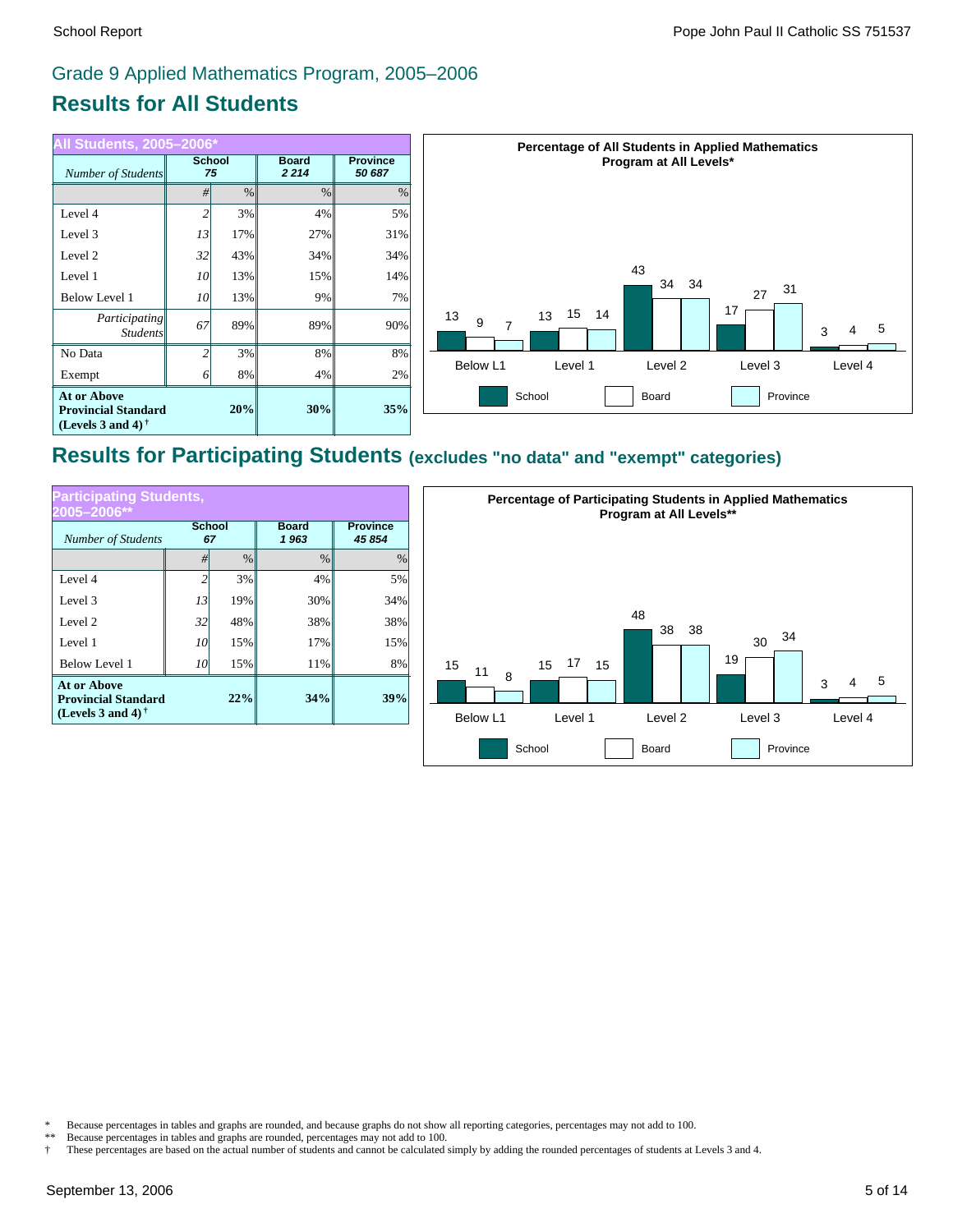# **Results by Gender††** Grade 9 Applied Mathematics Program, 2005–2006

| All Students, 2005-2006: School by Gender*                                                           |                |                     |                |                   |  |  |  |
|------------------------------------------------------------------------------------------------------|----------------|---------------------|----------------|-------------------|--|--|--|
| Number of Students                                                                                   |                | <b>Female</b><br>31 |                | <b>Male</b><br>44 |  |  |  |
|                                                                                                      | #              | $\frac{0}{0}$       | #              | $\%$              |  |  |  |
| Level 4                                                                                              | $\theta$       | 0%                  | $\overline{c}$ | 5%                |  |  |  |
| Level 3                                                                                              | 5              | 16%                 | 8              | 18%               |  |  |  |
| Level 2                                                                                              | 18             | 58%                 | 14             | 32%               |  |  |  |
| Level 1                                                                                              | $\overline{c}$ | 6%                  | 8              | 18%               |  |  |  |
| <b>Below Level 1</b>                                                                                 | 3              | 10%                 |                | 16%               |  |  |  |
| Participating<br><b>Students</b>                                                                     | 28             | 90%                 | 39             | 89%               |  |  |  |
| No Data                                                                                              | $\theta$       | 0%                  | $\overline{c}$ | 5%                |  |  |  |
| Exempt                                                                                               | 3              | 10%                 | 3              | 7%                |  |  |  |
| <b>At or Above</b><br><b>Provincial Standard</b><br>(Levels 3 and 4) <sup><math>\dagger</math></sup> |                | 23%                 |                |                   |  |  |  |

| All Students, 2005-2006: Board by Gender*                                                            |        |      |      |                        |  |  |  |
|------------------------------------------------------------------------------------------------------|--------|------|------|------------------------|--|--|--|
| Number of Students                                                                                   | Female | 989  |      | <b>Male</b><br>1 2 2 5 |  |  |  |
|                                                                                                      | #      | $\%$ | #    | $\%$                   |  |  |  |
| Level 4                                                                                              | 33     | 3%   | 46   | 4%                     |  |  |  |
| Level 3                                                                                              | 264    | 27%  | 330  | 27%                    |  |  |  |
| Level 2                                                                                              | 351    | 35%  | 396  | 32%                    |  |  |  |
| Level 1                                                                                              | 147    | 15%  | 186  | 15%                    |  |  |  |
| <b>Below Level 1</b>                                                                                 | 84     | 8%   | 126  | 10%                    |  |  |  |
| Participating<br><b>Students</b>                                                                     | 879    | 89%  | 1084 | 88%                    |  |  |  |
| No Data                                                                                              | 69     | 7%   | 99   | 8%                     |  |  |  |
| Exempt                                                                                               | 41     | 4%   | 42   | 3%                     |  |  |  |
| <b>At or Above</b><br><b>Provincial Standard</b><br>(Levels 3 and 4) <sup><math>\dagger</math></sup> |        | 31%  |      |                        |  |  |  |

| All Students, 2005-2006: Province by Gender*                                                         |         |                  |         |                      |
|------------------------------------------------------------------------------------------------------|---------|------------------|---------|----------------------|
| Number of Students                                                                                   |         | Female<br>22 884 |         | <b>Male</b><br>27802 |
|                                                                                                      | #       | $\%$             | #       | $\%$                 |
| Level 4                                                                                              | 801     | 4%               | 1500    | 5%                   |
| Level 3                                                                                              | 6 7 3 5 | 29%              | 8842    | 32%                  |
| Level 2                                                                                              | 8329    | 36%              | 9083    | 33%                  |
| Level 1                                                                                              | 3 3 2 2 | 15%              | 3 541   | 13%                  |
| <b>Below Level 1</b>                                                                                 | 1548    | 7%               | 2 1 5 2 | 8%                   |
| Participating<br><b>Students</b>                                                                     | 20735   | 91%              | 25 118  | 90%                  |
| No Data                                                                                              | 1799    | 8%               | 2 189   | 8%                   |
| Exempt                                                                                               | 350     | 2%               | 495     | 2%                   |
| <b>At or Above</b><br><b>Provincial Standard</b><br>(Levels 3 and 4) <sup><math>\dagger</math></sup> |         | 33%              |         | 37%                  |







\* Because percentages in tables and graphs are rounded, and because graphs do not show all reporting categories, percentages may not add to 100.

† These percentages are based on the actual number of students and cannot be calculated simply by adding the rounded percentages of students at Levels 3 and 4.

†† Includes only students for whom gender data were available.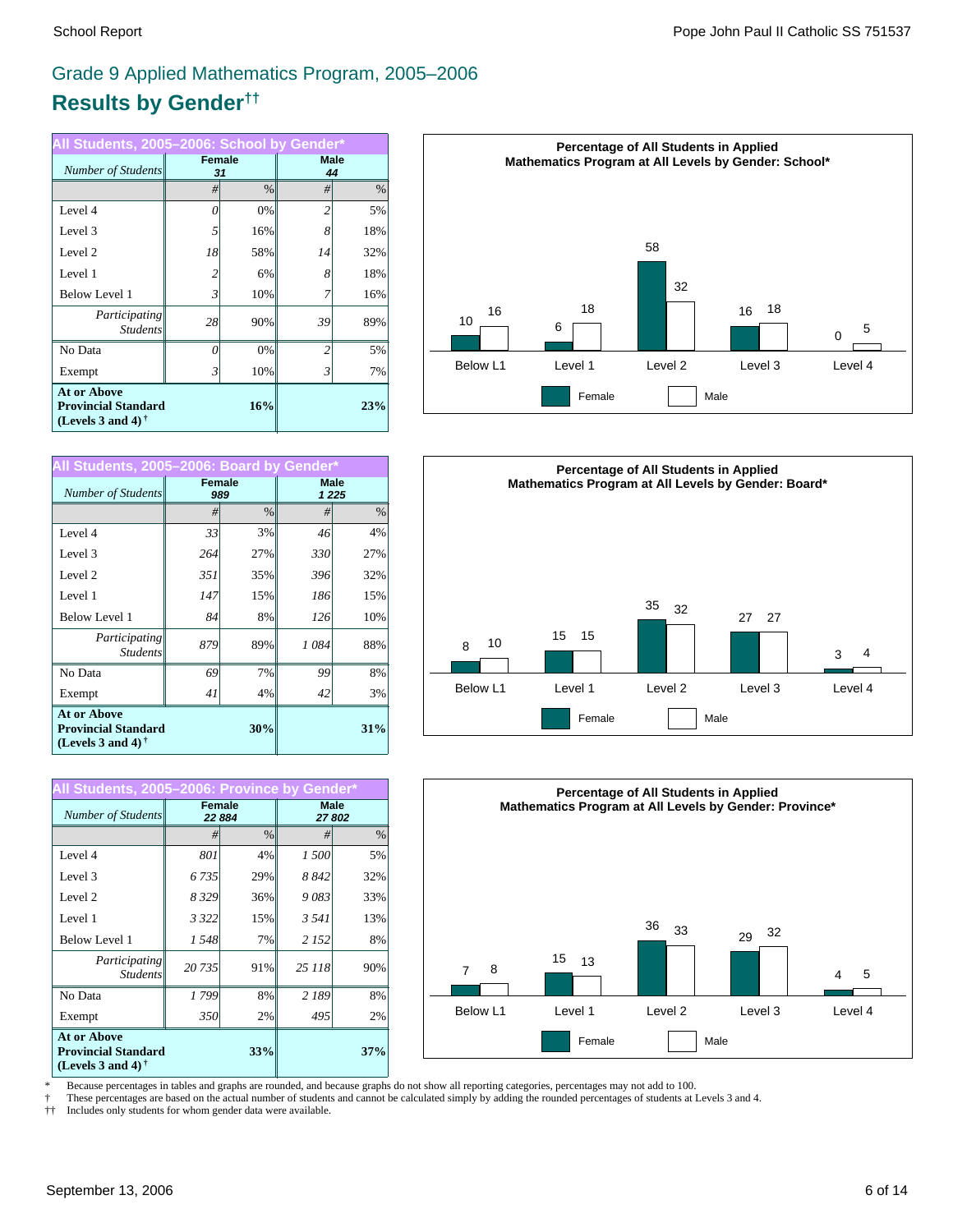# **Applied Mathematics Program for All Students** Results Over Time, 2002–2003 to 2005–2006

| School*                                                       |             |             |             |               |
|---------------------------------------------------------------|-------------|-------------|-------------|---------------|
| Year                                                          | $'02 - '03$ | $'03 - '04$ | $'04 - '05$ | $'05 - '06**$ |
| Number of Students                                            | 76          | 58          | 66          | 75            |
| Level 4                                                       | 0%          | 2%          | 0%          | 3%            |
| Level 3                                                       | 17%         | 7%          | 9%          | 17%           |
| Level 2                                                       | 26%         | 43%         | 23%         | 43%           |
| Level 1                                                       | 24%         | 22%         | 32%         | 13%           |
| <b>Below Level 1</b>                                          | 12%         | 24%         | 29%         | 13%           |
| NEIS <sup>††</sup>                                            | 12%         | 0%          |             |               |
| <b>Participating Students</b>                                 | 91%         | 98%         | 92%         | 89%           |
| No Data                                                       | 0%          | 0%          | 8%          | 3%            |
| <b>Exempt</b>                                                 | 9%          | 2%          | 0%          | 8%            |
| <b>At or Above</b><br><b>Provincial Standard</b> <sup>†</sup> | 17%         | 9%          | 9%          | 20%           |

| Board*                                                        |             |             |             |           |
|---------------------------------------------------------------|-------------|-------------|-------------|-----------|
| Year                                                          | $'02 - '03$ | $'03 - '04$ | $'04 - '05$ | '05-'06** |
| Number of Students                                            | 2 2 0 4     | 2306        | 2472        | 2 2 1 4   |
| Level 4                                                       | ${<}1\%$    | ${<}1\%$    | ${<}1\%$    | 4%        |
| Level 3                                                       | 16%         | 18%         | 20%         | 27%       |
| Level 2                                                       | 34%         | 35%         | 34%         | 34%       |
| Level 1                                                       | 22%         | 19%         | 22%         | 15%       |
| <b>Below Level 1</b>                                          | 11%         | 11%         | 15%         | 9%        |
| NEIS <sup>††</sup>                                            | 4%          | 6%          |             |           |
| <b>Participating Students</b>                                 | 87%         | 90%         | 91%         | 89%       |
| No Data                                                       | 6%          | 6%          | 6%          | 8%        |
| <b>Exempt</b>                                                 | 6%          | 4%          | 3%          | 4%        |
| <b>At or Above</b><br><b>Provincial Standard</b> <sup>†</sup> | 16%         | 18%         | 20%         | 30%       |

| Province*                                                     |             |             |             |           |
|---------------------------------------------------------------|-------------|-------------|-------------|-----------|
| Year                                                          | $'02 - '03$ | $'03 - '04$ | $'04 - '05$ | '05-'06** |
| Number of Students                                            | 48 426      | 50 430      | 51 155      | 50 687    |
| Level 4                                                       | ${<}1\%$    | ${<}1\%$    | ${<}1\%$    | 5%        |
| Level 3                                                       | 21%         | 25%         | 26%         | 31%       |
| Level 2                                                       | 37%         | 37%         | 37%         | 34%       |
| Level 1                                                       | 20%         | 17%         | 19%         | 14%       |
| <b>Below Level 1</b>                                          | 8%          | 8%          | 10%         | 7%        |
| NEIS <sup>††</sup>                                            | 4%          | 5%          |             |           |
| <b>Participating Students</b>                                 | 90%         | 92%         | 93%         | 90%       |
| No Data                                                       | 8%          | 6%          | 6%          | 8%        |
| <b>Exempt</b>                                                 | 2%          | 1%          | 1%          | 2%        |
| <b>At or Above</b><br><b>Provincial Standard</b> <sup>†</sup> | 21%         | 26%         | 27%         | 35%       |







\* Because percentages in tables and graphs are rounded, and because graphs do not show all reporting categories, percentages may not add to 100.<br>\*\* Changes in student performance from 2004, 2005 to 2005, 2006 must be inter

\*\* Changes in student performance from 2004–2005 to 2005–2006 must be interpreted within the context of significant revisions to applied program courses as reflected in *The Ontario Curriculum, Grades 9 and 10: Mathematics (2005)*.

† These percentages are based on the actual number of students and cannot be calculated simply by adding the rounded percentages of students at Levels 3 and 4.

†† The NEIS category was eliminated in 2004–2005. See the Explanation of Terms.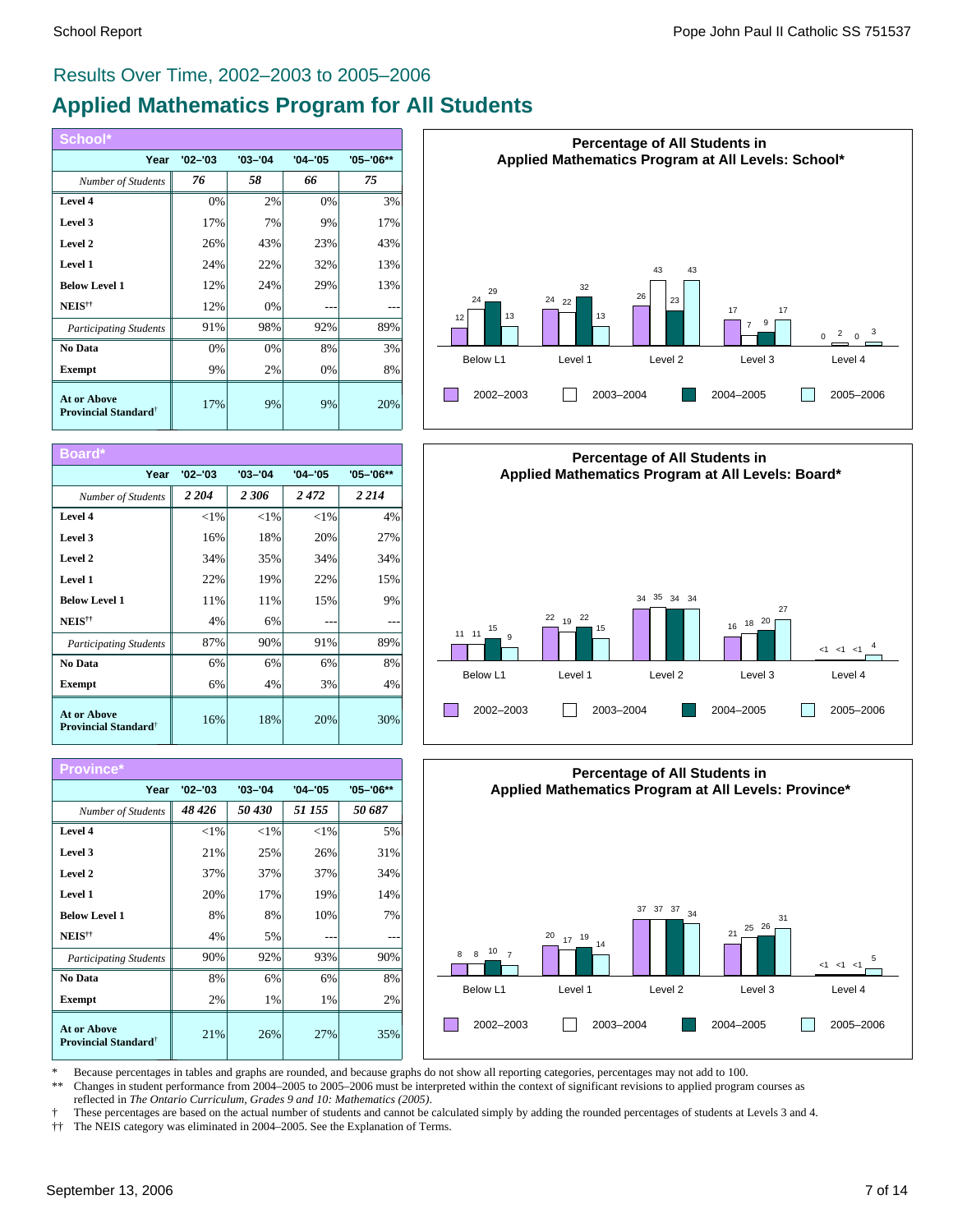

† Includes only students for whom gender data were available.

*\** Changes in student performance from 2004–2005 to 2005–2006 must be interpreted within the context of significant revisions to applied program courses as reflected in *The Ontario Curriculum, Grades 9 and 10: Mathematics (2005).*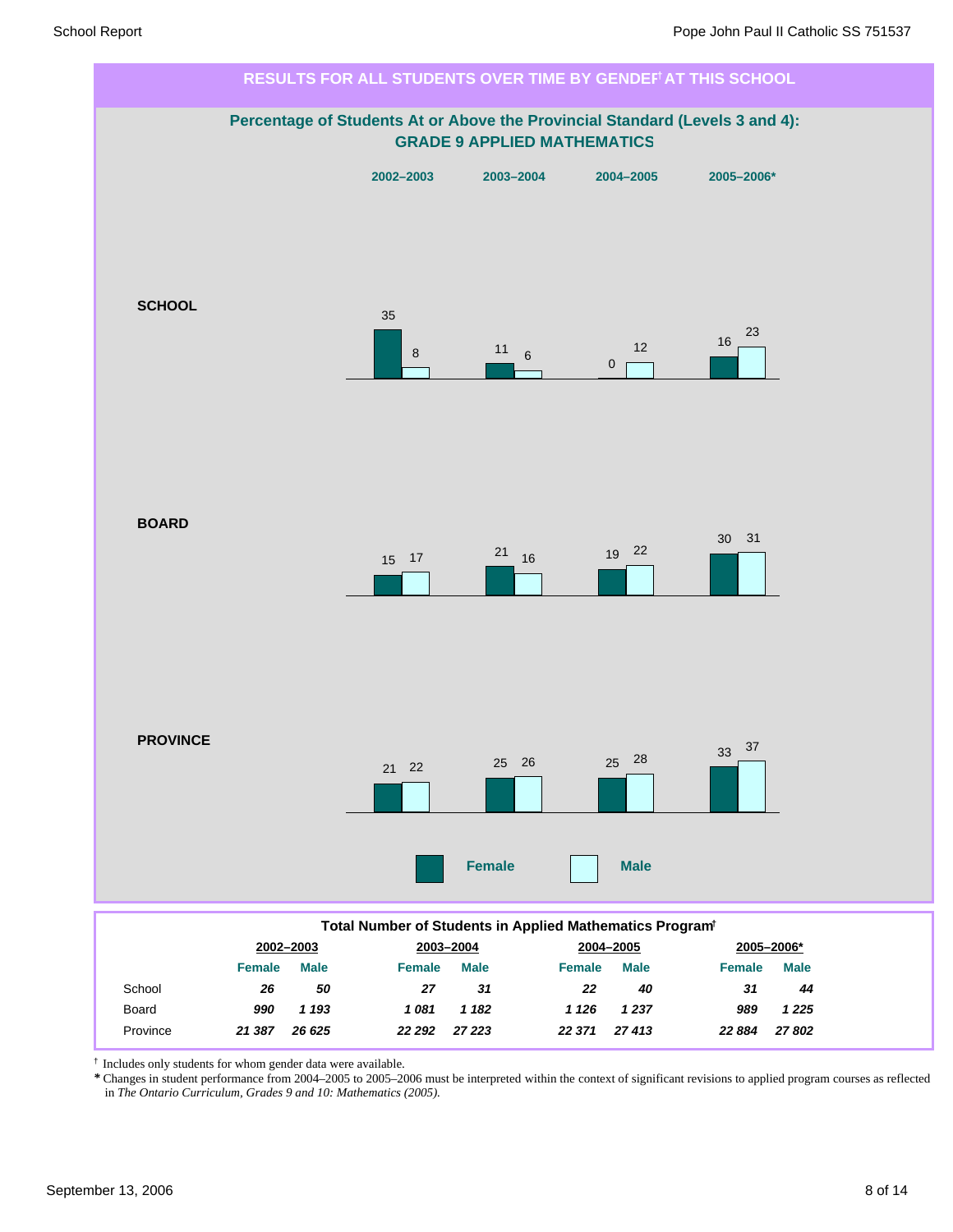# Grade 9 Academic Mathematics Program, 2005–2006

# **Contextual Information\***

This information provides a context for interpreting the school's results for this year in relation to those of the board and the province.

| Academic Mathematics Program, 2005-2006          | <b>School</b> | <b>Board</b> | <b>Province</b> |
|--------------------------------------------------|---------------|--------------|-----------------|
| Number of students                               | 256           | 4625         | 103 412         |
| Female                                           | 45%           | 52%          | 51%             |
| Male                                             | 55%           | 48%          | 49%             |
| Enrolled in first-semester course                | 54%           | 32%          | 42%             |
| Enrolled in second-semester course               | 46%           | 30%          | 42%             |
| Enrolled in full-year course                     | 0%            | 38%          | 16%             |
| ESL/ELD learners**                               | 0%            | 3%           | 3%              |
| Students with special needs (excluding gifted)** | 7%            | 5%           | 4%              |

This information provides a context for interpreting the school's results over time.

| <b>Academic Mathematics Program, Over Time</b>               | 2002-2003 | 2003-2004          | 2004-2005          | 2005-2006          |
|--------------------------------------------------------------|-----------|--------------------|--------------------|--------------------|
| Number of students                                           | 258       | 237                | 267                | 256                |
| Female                                                       | 48%       | 45%                | 53%                | 45%                |
| Male                                                         | 52%       | 53%                | 45%                | 55%                |
| Enrolled in first-semester course                            | 57%       | 54%                | 56%                | 54%                |
| Enrolled in second-semester course                           | 43%       | 46%                | 44%                | 46%                |
| Enrolled in full-year course                                 | $0\%$     | $0\%$              | $0\%$              | 0%                 |
| ESL/ELD learners**                                           | ${<}1\%$  | $1\%$ <sup>+</sup> | $1\%$ <sup>+</sup> | $0\%$ <sup>+</sup> |
| Students with special needs (excluding gifted) <sup>**</sup> | 5%        | 3%                 | 5%                 | 7%                 |

\* Contextual information is derived from the Student Data Collection completed by the school. Some data may be missing, because they were not reported by the school.

\*\* See the Explanation of Terms.<br> $\div$  As the definition for the English

As the definition for the English as a second language/English literacy development group changed from "students enrolled in an ESL/ELD program" to "students designated as ESL/ELD learners", the percentage of students in this group may not be comparable with previous years.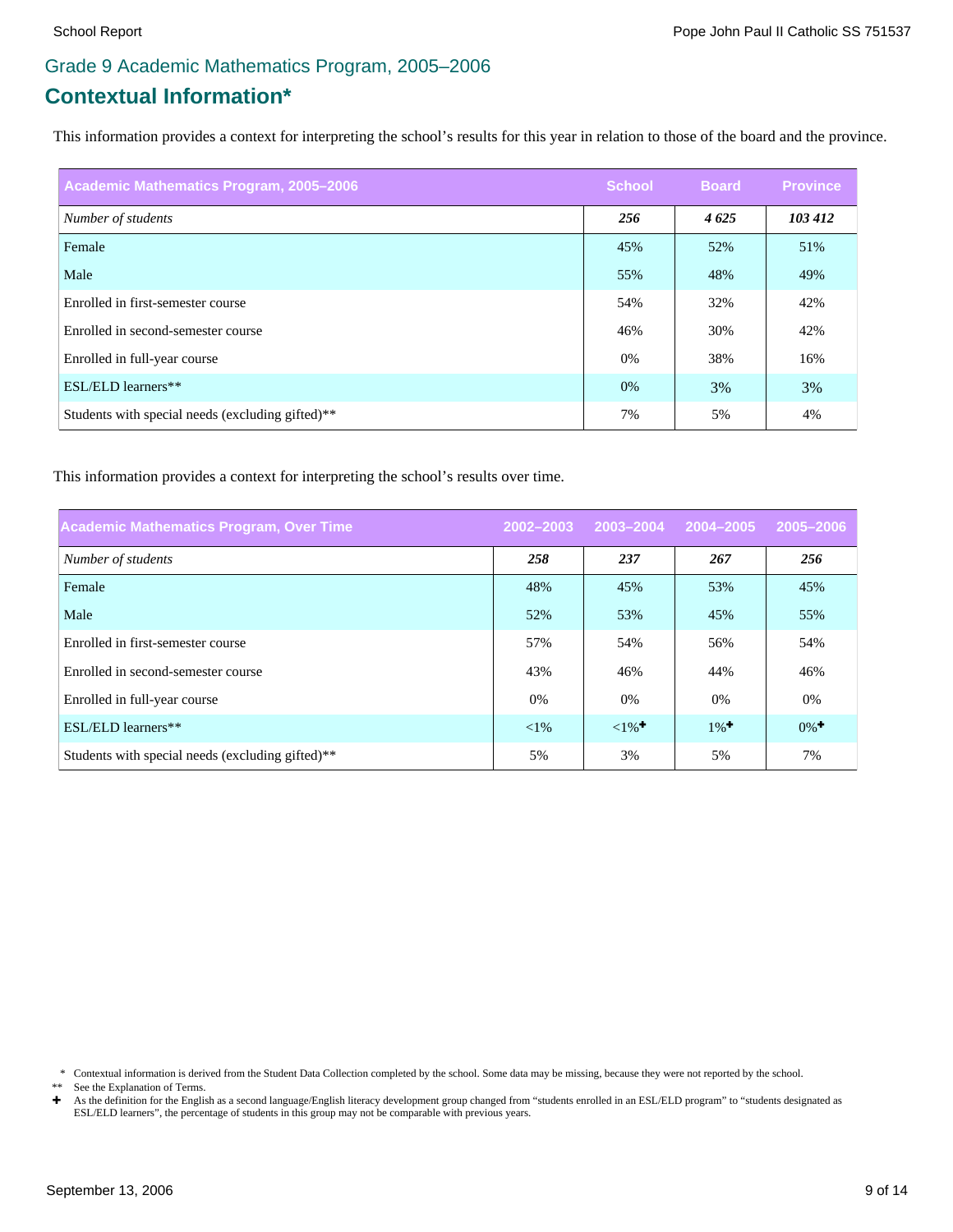# Grade 9 Academic Mathematics Program, 2005–2006

# **Results for All Students**

| All Students, 2005–2006*                                                       |                      |               |                      |          |
|--------------------------------------------------------------------------------|----------------------|---------------|----------------------|----------|
| Number of Students                                                             | <b>School</b><br>256 |               | <b>Board</b><br>4625 |          |
|                                                                                | #                    | $\frac{0}{0}$ | $\frac{0}{0}$        | $\%$     |
| Level 4                                                                        | 6                    | 2%            | 5%                   | 6%       |
| Level 3                                                                        | 139                  | 54%           | 62%                  | 65%      |
| Level 2                                                                        | 49                   | 19%           | 18%                  | 17%      |
| Level 1                                                                        | 51                   | 20%           | 11%                  | 9%       |
| <b>Below Level 1</b>                                                           | 8                    | 3%            | 1%                   | 1%       |
| Participating<br><b>Students</b>                                               | 253                  | 99%           | 98%                  | 98%      |
| No Data                                                                        | $\mathfrak{Z}$       | 1%            | 1%                   | 1%       |
| Exempt                                                                         | 0                    | 0%            | $<$ 1%               | ${<}1\%$ |
| <b>At or Above</b><br><b>Provincial Standard</b><br>(Levels 3 and 4) $\dagger$ |                      | 57%           | 68%                  | 71%      |



## **Results for Participating Students (excludes "no data" and "exempt" categories)**

| <b>Participating Students,</b><br>2005–2006**                                  |     |                      |                      |                            |
|--------------------------------------------------------------------------------|-----|----------------------|----------------------|----------------------------|
| <b>Number of Students</b>                                                      |     | <b>School</b><br>253 | <b>Board</b><br>4541 | <b>Province</b><br>101 694 |
|                                                                                | #   | $\%$                 | $\frac{0}{0}$        | $\%$                       |
| Level 4                                                                        | 6   | 2%                   | 6%                   | 6%                         |
| Level 3                                                                        | 139 | 55%                  | 63%                  | 67%                        |
| Level 2                                                                        | 49  | 19%                  | 18%                  | 18%                        |
| Level 1                                                                        | 51  | 20%                  | 12%                  | 9%                         |
| <b>Below Level 1</b>                                                           | 8   | 3%                   | 1%                   | 1%                         |
| <b>At or Above</b><br><b>Provincial Standard</b><br>(Levels 3 and 4) $\dagger$ |     | 57%                  | 69%                  | 72%                        |



\* Because percentages in tables and graphs are rounded, and because graphs do not show all reporting categories, percentages may not add to 100.

† These percentages are based on the actual number of students and cannot be calculated simply by adding the rounded percentages of students at Levels 3 and 4.

<sup>\*\*</sup> Because percentages in tables and graphs are rounded, percentages may not add to 100.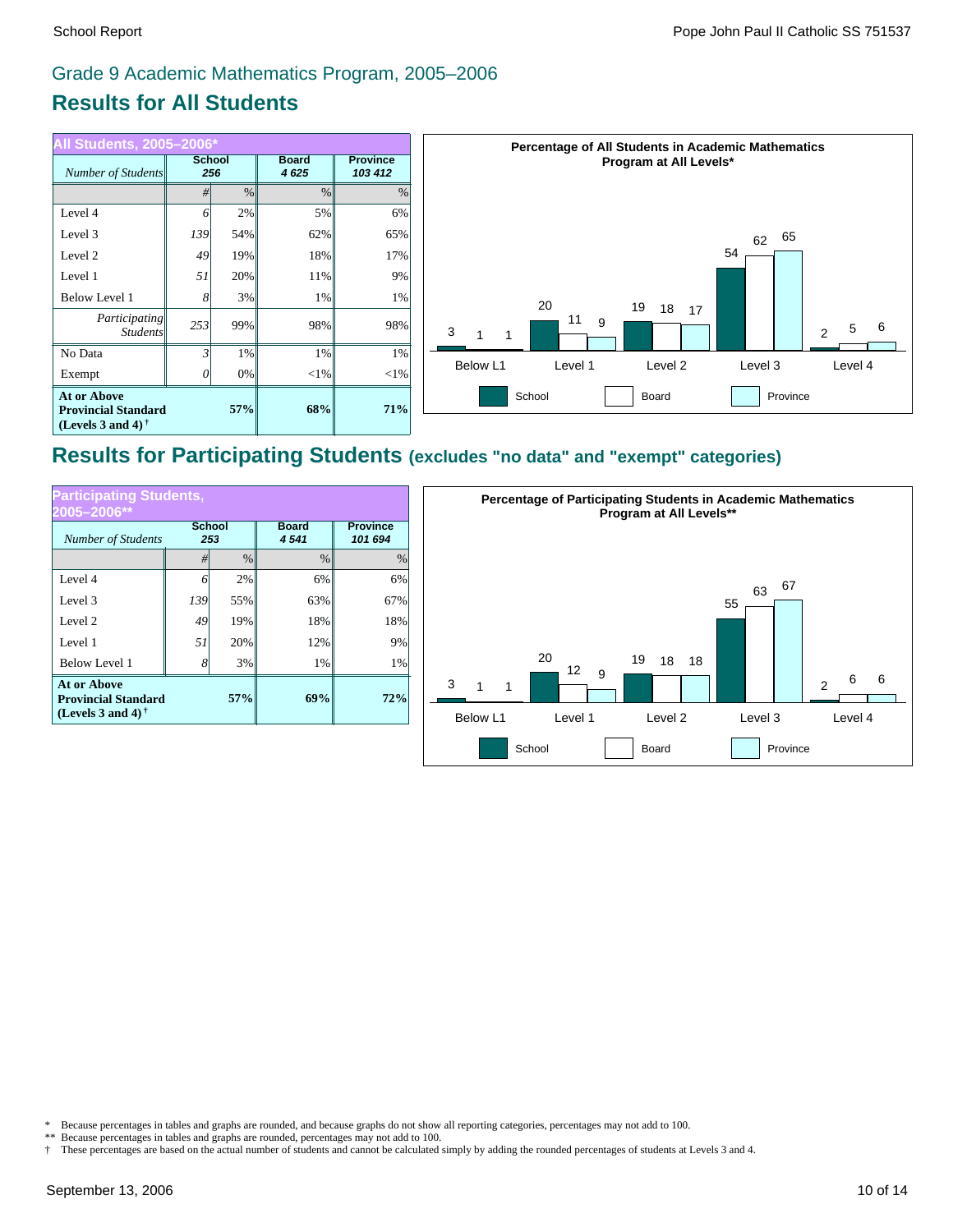# Grade 9 Academic Mathematics Program, 2005–2006

# **Results by Gender††**

| All Students, 2005-2006: School by Gender*                                     |                      |               |                |                    |
|--------------------------------------------------------------------------------|----------------------|---------------|----------------|--------------------|
| Number of Students                                                             | <b>Female</b><br>115 |               |                | <b>Male</b><br>141 |
|                                                                                | #                    | $\frac{0}{0}$ | #              | $\%$               |
| Level 4                                                                        | 1                    | 1%            | 5              | 4%                 |
| Level 3                                                                        | 58                   | 50%           | 81             | 57%                |
| Level 2                                                                        | 27                   | 23%           | 22             | 16%                |
| Level 1                                                                        | 23                   | 20%           | 28             | 20%                |
| <b>Below Level 1</b>                                                           | 5                    | 4%            | 3              | 2%                 |
| Participating<br><b>Students</b>                                               | 114                  | 99%           | 139            | 99%                |
| No Data                                                                        |                      | 1%            | $\mathfrak{D}$ | 1%                 |
| Exempt                                                                         |                      | 0%            |                | 0%                 |
| <b>At or Above</b><br><b>Provincial Standard</b><br>(Levels 3 and 4) $\dagger$ |                      | 51%           |                | 61%                |

| All Students, 2005-2006: Board by Gender*                                                                   |         |                |       |               |
|-------------------------------------------------------------------------------------------------------------|---------|----------------|-------|---------------|
| Number of Students                                                                                          |         | Female<br>2425 |       | Male<br>2 200 |
|                                                                                                             | #       | $\%$           | #     | %             |
| Level 4                                                                                                     | 117     | 5%             | 137   | 6%            |
| Level 3                                                                                                     | 1492    | 62%            | 1378  | 63%           |
| Level 2                                                                                                     | 474     | 20%            | 356   | 16%           |
| Level 1                                                                                                     | 277     | 11%            | 253   | 12%           |
| <b>Below Level 1</b>                                                                                        | 24      | 1%             | 33    | 2%            |
| Participating<br><b>Students</b>                                                                            | 2 3 8 4 | 98%            | 2 157 | 98%           |
| No Data                                                                                                     | 31      | 1%             | 30    | 1%            |
| Exempt                                                                                                      | 10      | ${<}1\%$       | 13    | 1%            |
| <b>At or Above</b><br>66%<br><b>Provincial Standard</b><br>(Levels 3 and 4) <sup><math>\dagger</math></sup> |         | 69%            |       |               |

| All Students, 2005-2006: Province by Gender*                                                         |         |                  |         |                      |
|------------------------------------------------------------------------------------------------------|---------|------------------|---------|----------------------|
| Number of Students                                                                                   |         | Female<br>53 183 |         | <b>Male</b><br>50228 |
|                                                                                                      | #       | $\%$             | #       | $\frac{0}{0}$        |
| Level 4                                                                                              | 2 5 4 2 | 5%               | 3 3 4 7 | 7%                   |
| Level 3                                                                                              | 34 614  | 65%              | 33 036  | 66%                  |
| Level 2                                                                                              | 9932    | 19%              | 8047    | 16%                  |
| Level 1                                                                                              | 4 786   | 9%               | 4373    | 9%                   |
| <b>Below Level 1</b>                                                                                 | 443     | 1%               | 574     | 1%                   |
| Participating<br><b>Students</b>                                                                     | 52 317  | 98%              | 49 377  | 98%                  |
| No Data                                                                                              | 730     | 1%               | 677     | 1%                   |
| Exempt                                                                                               | 136     | ${<}1\%$         | 174     | ${<}1\%$             |
| <b>At or Above</b><br><b>Provincial Standard</b><br>(Levels 3 and 4) <sup><math>\dagger</math></sup> |         | 70%              |         | 72%                  |







\* Because percentages in tables and graphs are rounded, and because graphs do not show all reporting categories, percentages may not add to 100.

† These percentages are based on the actual number of students and cannot be calculated simply by adding the rounded percentages of students at Levels 3 and 4.

†† Includes only students for whom gender data were available.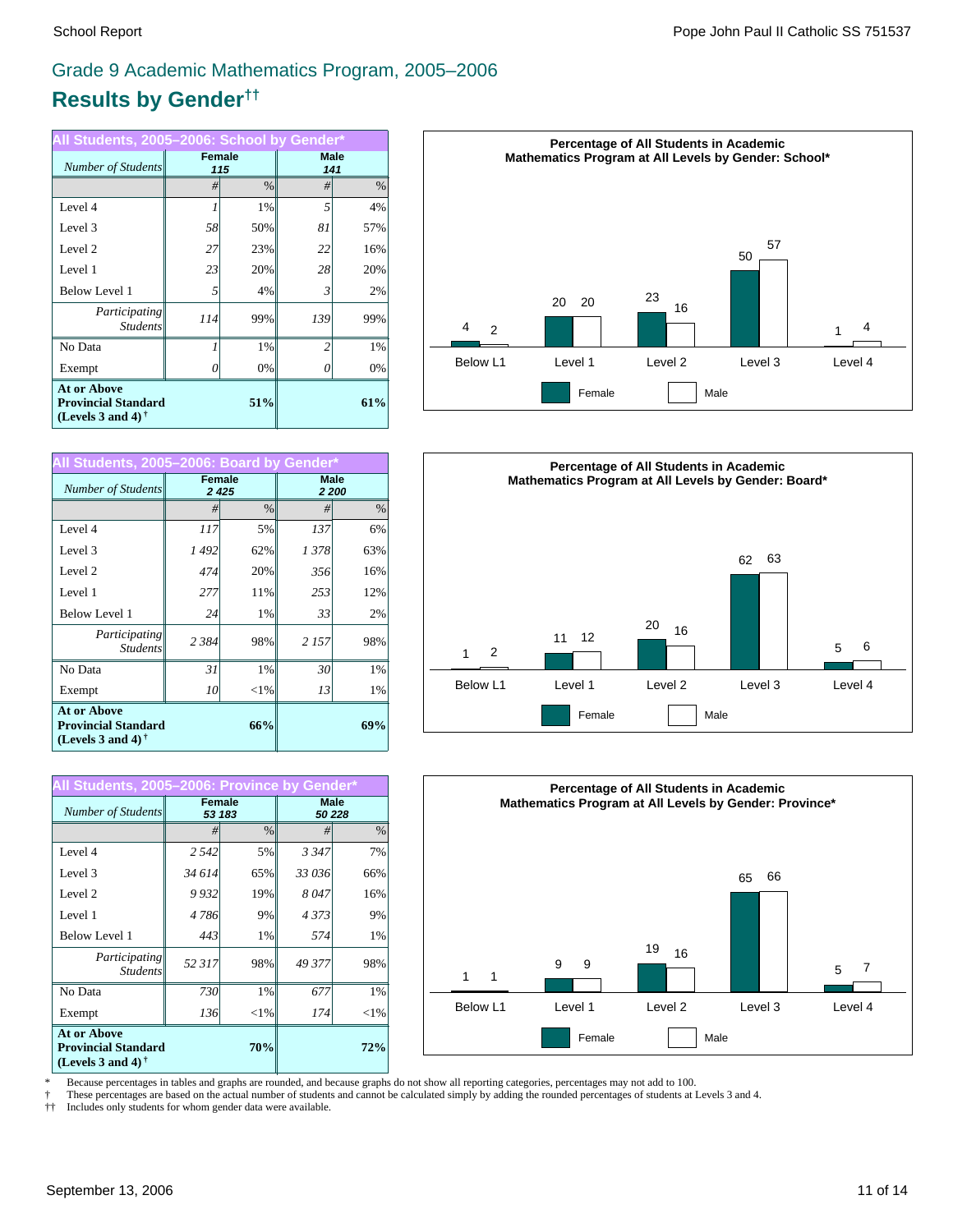### Results Over Time, 2002–2003 to 2005–2006

# **Academic Mathematics Program for All Students**

| School*                                                       |             |             |             |             |
|---------------------------------------------------------------|-------------|-------------|-------------|-------------|
| Year                                                          | $'02 - '03$ | $'03 - '04$ | $'04 - '05$ | $'05 - '06$ |
| Number of Students                                            | 258         | 237         | 267         | 256         |
| Level 4                                                       | 2%          | 2%          | 2%          | 2%          |
| Level 3                                                       | 49%         | 50%         | 45%         | 54%         |
| Level 2                                                       | 22%         | 18%         | 20%         | 19%         |
| Level 1                                                       | 23%         | 25%         | 26%         | 20%         |
| <b>Below Level 1</b>                                          | ${<}1\%$    | 3%          | 6%          | 3%          |
| NEIS <sup>††</sup>                                            | 3%          | 2%          |             |             |
| <b>Participating Students</b>                                 | 98%         | 100%        | 99%         | 99%         |
| No Data                                                       | 2%          | ${<}1\%$    | 1%          | 1%          |
| <b>Exempt</b>                                                 | 0%          | 0%          | 0%          | 0%          |
| <b>At or Above</b><br><b>Provincial Standard</b> <sup>†</sup> | 51%         | 52%         | 47%         | 57%         |

| Board*                                                        |             |             |             |             |
|---------------------------------------------------------------|-------------|-------------|-------------|-------------|
| Year                                                          | $'02 - '03$ | $'03 - '04$ | $'04 - '05$ | $'05 - '06$ |
| Number of Students                                            | 4712        | 4633        | 4692        | 4625        |
| Level 4                                                       | 4%          | 6%          | 5%          | 5%          |
| Level 3                                                       | 54%         | 55%         | 56%         | 62%         |
| Level 2                                                       | 18%         | 19%         | 21%         | 18%         |
| Level 1                                                       | 20%         | 17%         | 15%         | 11%         |
| <b>Below Level 1</b>                                          | 1%          | 1%          | 2%          | $1\%$       |
| NEIS <sup>††</sup>                                            | ${<}1%$     | 1%          |             |             |
| <b>Participating Students</b>                                 | 98%         | 99%         | 99%         | 98%         |
| No Data                                                       | 2%          | 1%          | $1\%$       | $1\%$       |
| <b>Exempt</b>                                                 | 1%          | 1%          | ${<}1\%$    | ${<}1\%$    |
| <b>At or Above</b><br><b>Provincial Standard</b> <sup>†</sup> | 58%         | 61%         | 61%         | 68%         |









\* Because percentages in tables and graphs are rounded, and because graphs do not show all reporting categories, percentages may not add to 100.

† These percentages are based on the actual number of students and cannot be calculated simply by adding the rounded percentages of students at Levels 3 and 4.

†† The NEIS category was eliminated in 2004–2005. See the Explanation of Terms.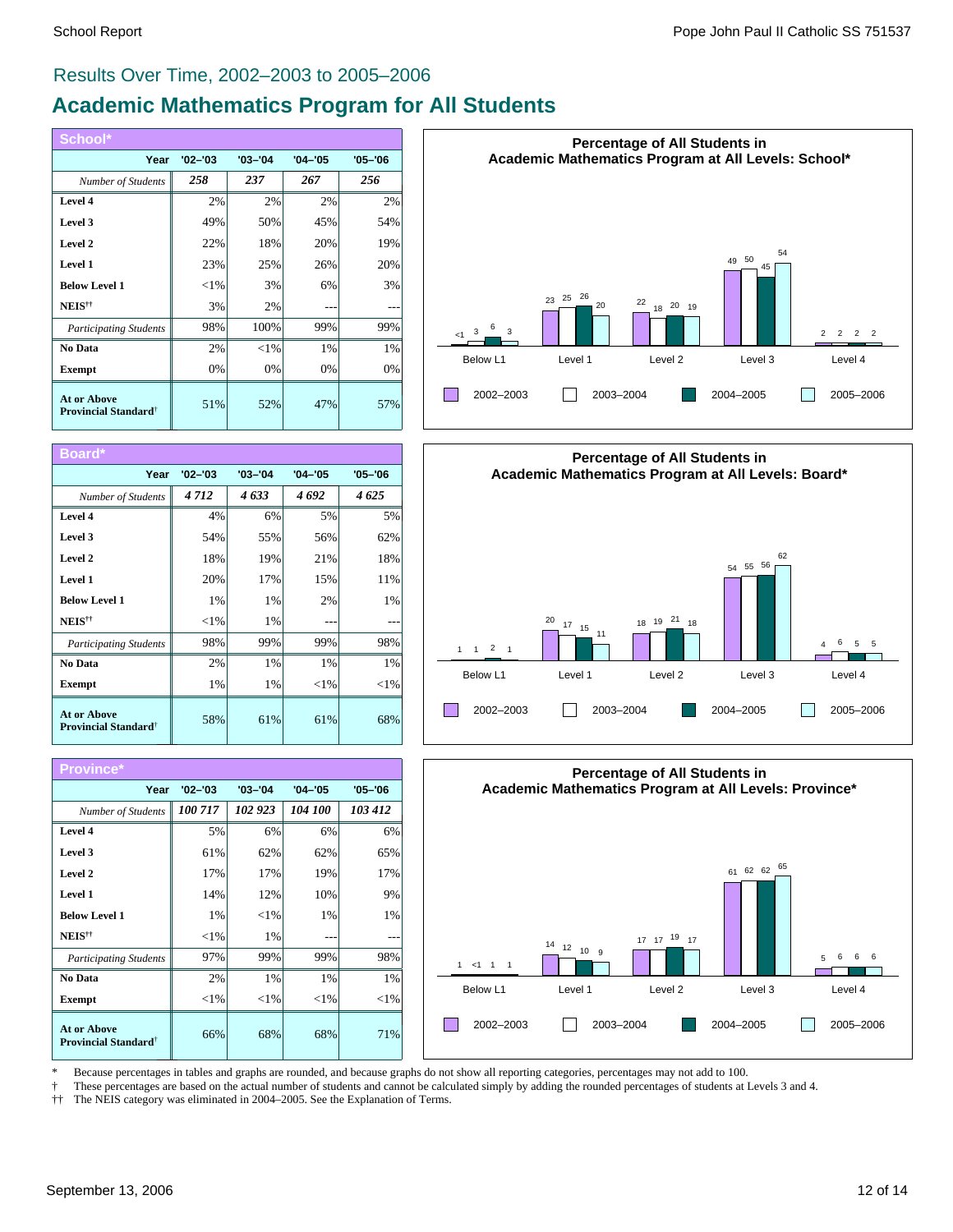

† Includes only students for whom gender data were available.